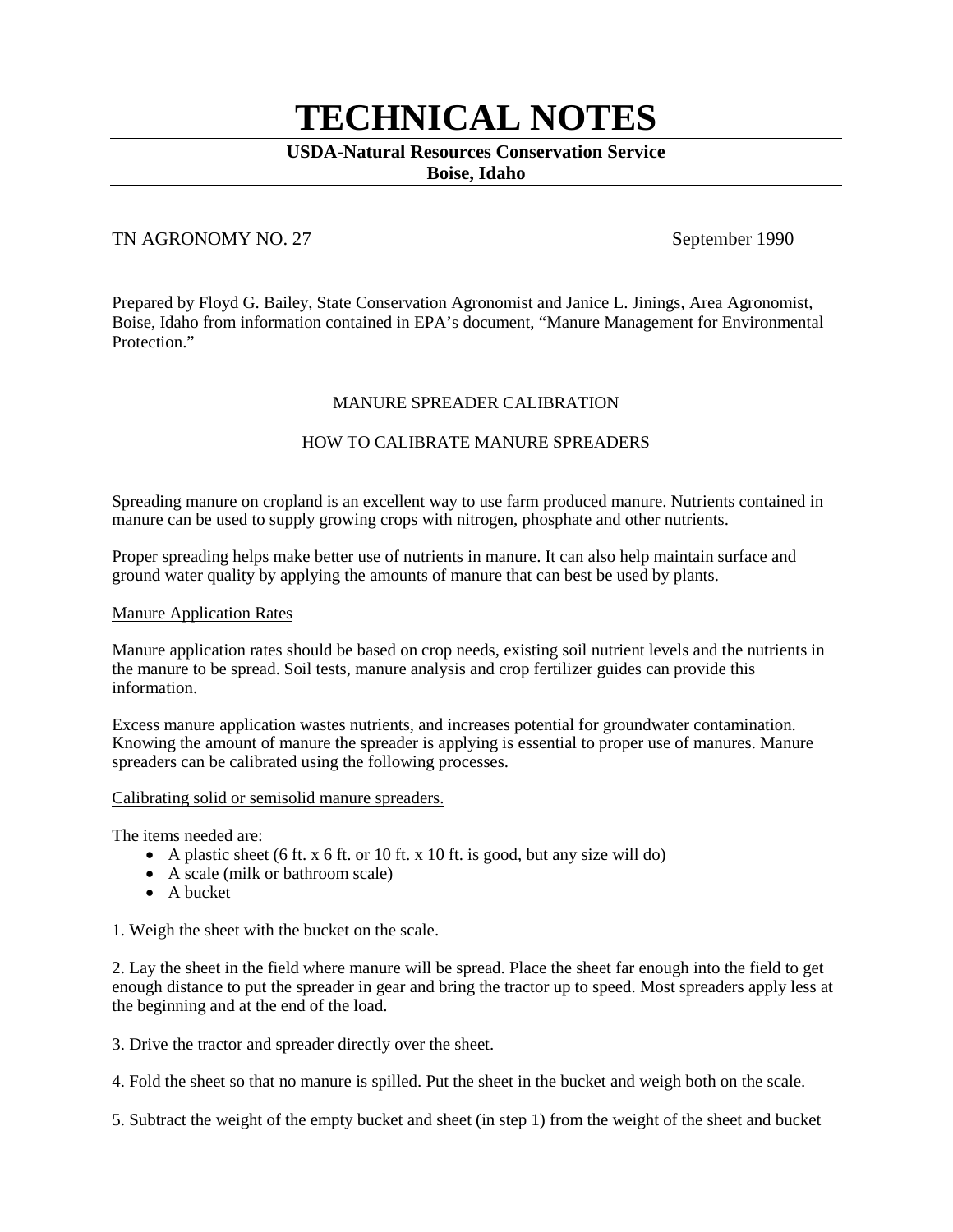filled with manure. This number is the weight of the manure collected on the sheet.

6. Repeat the procedure and determine an average for the two weights.

7. From Table 1 (under the size of sheet and pounds of manure on sheet), determine tons of manure applied per acre.

8. If the size of the sheet used or the pounds of manure collected is not on the chart, the following formula should be used to calculate tons per acre.

Pounds of manure  $x\,21.8$  = tons of manure per acre Size of sheet in square feet (length x width)

|                      | Sheet Size       |                 |  |
|----------------------|------------------|-----------------|--|
| Manure on sheet (lb) | 6 ft. x 6 ft.    | 10 ft. x 10 ft. |  |
|                      | tons manure/acre |                 |  |
| 5                    | 3.0              | 1.1             |  |
| 6                    | 3.6              | 1.3             |  |
| $\overline{7}$       | 4.2              | 1.5             |  |
| 8                    | 4.8              | 1.7             |  |
| 9                    | 5.4              | 2.0             |  |
| 10                   | 6.1              | 2.2             |  |
| 11                   | 6.7              | 2.4             |  |
| 12                   | 7.3              | 2.6             |  |
| 13                   | 7.9              | 2.8             |  |
| 14                   | 8.5              | 3.1             |  |
| 15                   | 9.1              | 3.3             |  |
| 16                   | 9.7              | 3.5             |  |
| 17                   | 10.3             | 3.7             |  |
| 18                   | 10.9             | 3.9             |  |
| 19                   | 11.5             | 4.1             |  |
| 20                   | 12.1             | 4.4             |  |
| 21                   | 12.7             | 4.6             |  |
| 22                   | 13.3             | 4.8             |  |
| 23                   | 13.9             | 5.0             |  |
| 24                   | 14.5             | 5.2             |  |
| 25                   | 15.1             | 5.4             |  |
| 26                   | 15.7             | 5.7             |  |
| 27                   | 16.3             | 5.9             |  |
| 28                   | 16.9             | 6.1             |  |
| 29                   | 17.5             | 6.3             |  |
| 30                   | 18.2             | 6.5             |  |
| 31                   | 18.8             | 6.8             |  |
| 32                   | 19.4             | 7.0             |  |
| 33                   | 20.0             | 7.2             |  |
| 34                   | 20.6             | 7.4             |  |
| 35                   | 21.2             | 7.6             |  |

#### TABLE 1. Manure Spreader Rate Calibration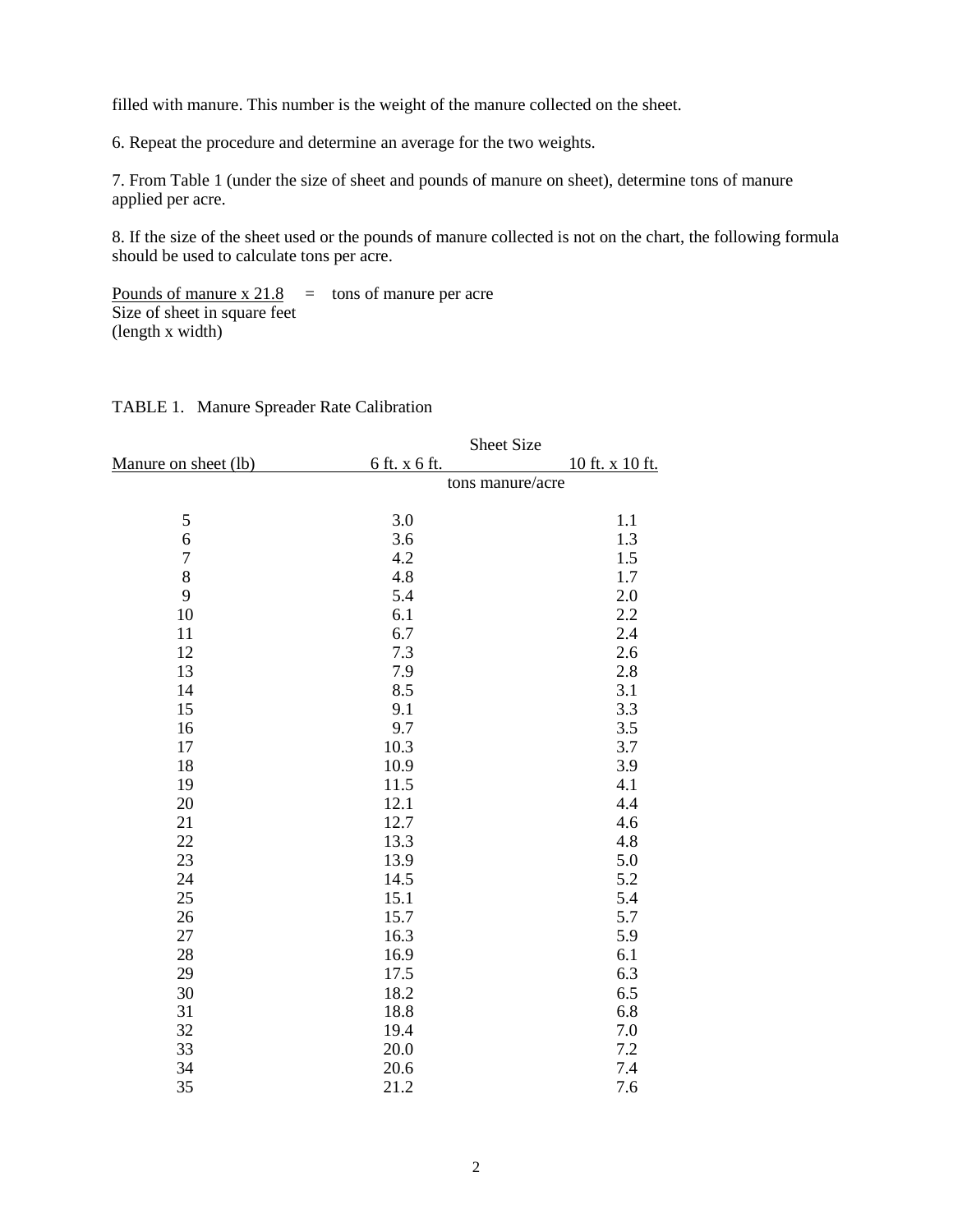### TABLE 2. Manure Spreader Capacity

| <b>Spreader Size</b> |                            | Tons of Manure |
|----------------------|----------------------------|----------------|
|                      | In gallons <sup>1</sup>    |                |
| 1000                 |                            | $\overline{4}$ |
| 2000                 |                            | 8              |
| 4000                 |                            | 16             |
|                      | In bushels <sup>2</sup>    |                |
| 75                   |                            | 2.8            |
| 100                  |                            | 3.75           |
| 125                  |                            | 4.7            |
| 150                  |                            | 5.6            |
|                      | In cubic feet <sup>3</sup> |                |
| 100                  |                            | 3              |
| 200                  |                            | 6              |
| 300                  |                            | 9              |
|                      |                            |                |

1 gallon manure  $= 8$  pounds

 $^{2}$  1 bushel manure = 75 pounds

 $3\overline{1}$  cubic foot manure = 60 pounds

#### Calibration of Liquid Manure Spreader

The items needed are a yardstick or tape measure and a string or rope.

1. Determine the manure spreader's capacity in tons or gallons using Table 2.

2. Tie the string around the tractor tire at the top of the tire. Mark the ground directly below the string where the tire rests on the ground. Pull the tractor forward until the string is again at the top of the tire (one revolution). Mark the ground again, as before. Using the tape, measure the distance between the two marks made on the ground. This is the distance the tractor moved with one revolution of the tire.

3. Spread the load, counting the number of times the rope comes to the top of the tire. Multiply the number of revolutions the tire made to spread the load by the number of feet the tractor moved in one revolution (step 2). This is the distance traveled to spread the load.

4. Measure the width (in feet) that the spreader is covering with manure.

5. Multiply the distance traveled to spread the load (step 3) by the width the spreader is covering with manure (step 4). Divide that number by 43,560 (the square feet in one acre). This is the number of acres covered.

6. Divide gallons or tons of manure applied (the spreader capacity found in step 1) by the number of acres covered (step 5). The result is the tons or gallons applied to that acreage.

Spreader capacity (step 1) = tons or gallons of manure applied per acre Acres covered (step 5)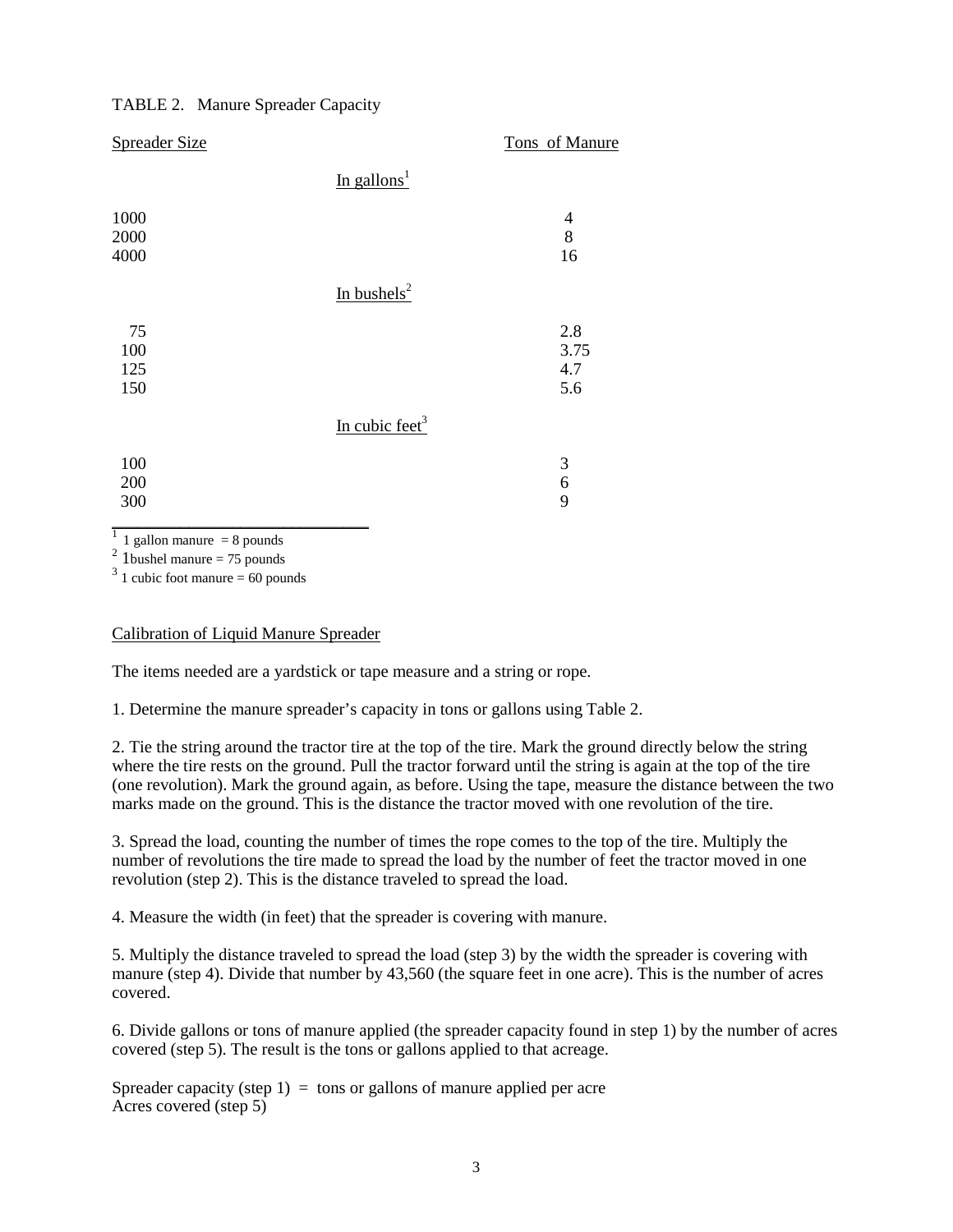Once the rate being spread has been determined, adjustments in either tractor speed or spreader output may have to be made. After any change is made, the spreader should be recalibrated. It may take several tries to get the proper adjustment to apply the desired rate. When several passes are being made through the field, a small amount of the manure being spread should overlap what is on the ground from the previous pass. Too much overlap leads to over-application and too little gives a low application rate and poor distribution of nutrients. The following example and worksheet can be used to determine the application rate.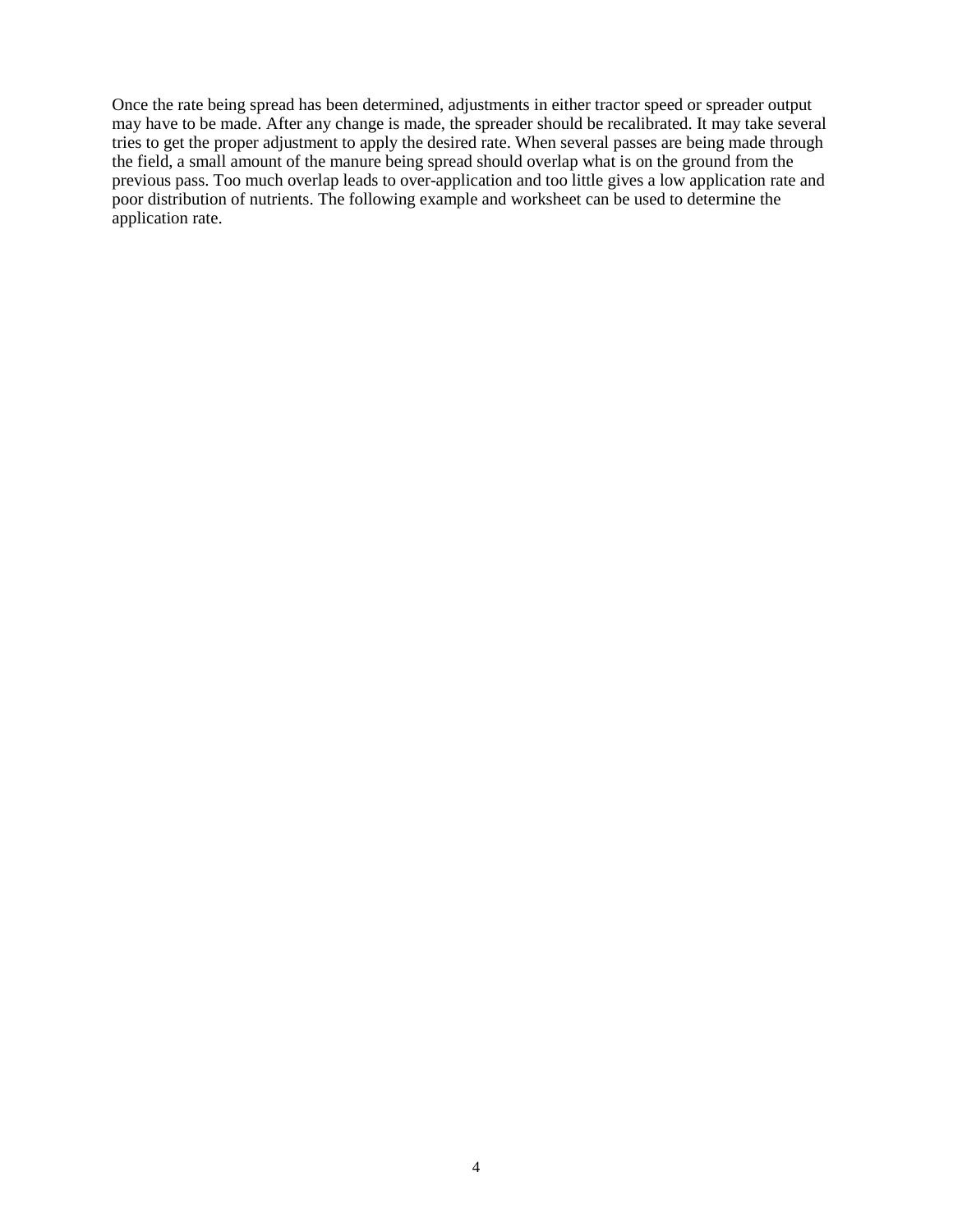# Worksheet for Calibrating Solid or Semisolid Manure Spreaders

|                                                                                                                                                                                                                                | Example                     | Your farm                   |
|--------------------------------------------------------------------------------------------------------------------------------------------------------------------------------------------------------------------------------|-----------------------------|-----------------------------|
| 1. Weight of empty bucket and sheet                                                                                                                                                                                            | lb.                         | lb.                         |
| 2. Weight of bucket and sheet with manure                                                                                                                                                                                      | Ib.                         | lb.                         |
| 3. Weight of bucket, sheet and manure (step 2)<br>minus weight of bucket (step 1)                                                                                                                                              | Ib.                         | lb.                         |
| 4. Tons applied per acre (from Table 1)                                                                                                                                                                                        | lb.                         | lb.                         |
|                                                                                                                                                                                                                                |                             |                             |
| 5. If the table in step 4 cannot be used because pounds<br>of manure on sheet or size of sheet are not listed,<br>multiply the pounds of manure on sheet by 21.8, then<br>divide that number by the size of the sheet used (in | 28 lb. x 21.8<br>36 sq. ft. | xx lb. x 21.8<br>xx sq. ft. |
| square feet)                                                                                                                                                                                                                   | 16.9 tons/acre              | xx tons/acre                |